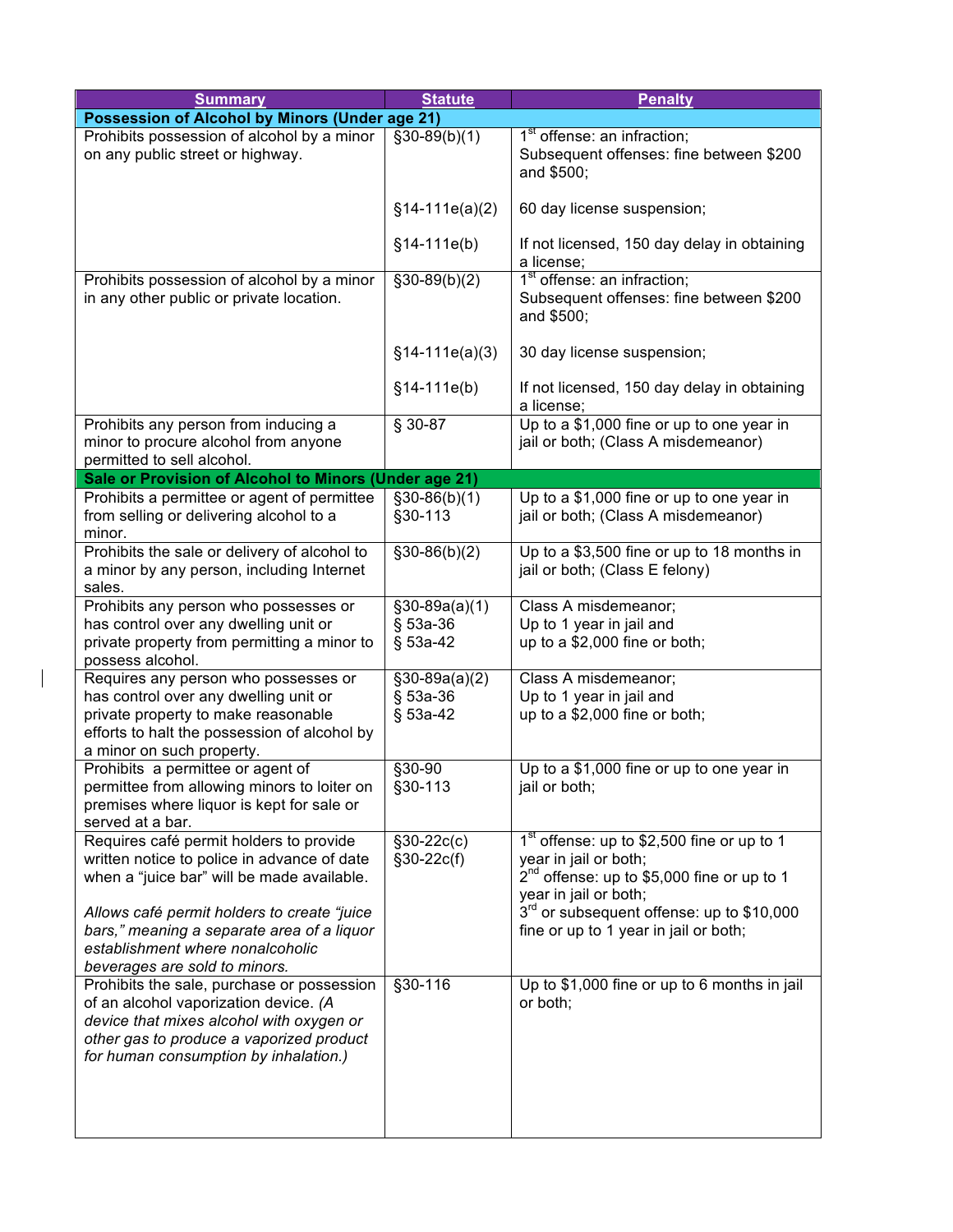| <b>Proof of Age and Fake/False Identification</b>                                                                                                                                                                                                                 |                |                                                                                                                                                                                                                                                                                                                                                                                                                                                                                                                                                                                                                                                                                                                                                                                                                                                                          |
|-------------------------------------------------------------------------------------------------------------------------------------------------------------------------------------------------------------------------------------------------------------------|----------------|--------------------------------------------------------------------------------------------------------------------------------------------------------------------------------------------------------------------------------------------------------------------------------------------------------------------------------------------------------------------------------------------------------------------------------------------------------------------------------------------------------------------------------------------------------------------------------------------------------------------------------------------------------------------------------------------------------------------------------------------------------------------------------------------------------------------------------------------------------------------------|
| Permittee may require any person whose<br>age is in question to fill out and sign a<br>statement attesting to being over 21.<br>Falsely stating age on permittee form.                                                                                            | §30-86a        | For making a false statement:<br>1st offense: fine up \$100;<br>Subsequent offenses: fine up to \$250;                                                                                                                                                                                                                                                                                                                                                                                                                                                                                                                                                                                                                                                                                                                                                                   |
| Permittee may require any person whose<br>age is in question to be photographed and<br>a photocopy of such person's driver's<br>license or identity card be made by such<br>permittee as a condition of selling or<br>delivering alcoholic liquor to such person. | Sec.30-86b     | Affirmative defense to charge of illegal<br>sale by permittee                                                                                                                                                                                                                                                                                                                                                                                                                                                                                                                                                                                                                                                                                                                                                                                                            |
| Permits a driver's license with a full-face<br>photograph to be used as legal proof of<br>the age for the purpose of procuring<br>alcoholic liquor.                                                                                                               | Sec. 30-88a    | Administrative                                                                                                                                                                                                                                                                                                                                                                                                                                                                                                                                                                                                                                                                                                                                                                                                                                                           |
| Prohibits the misrepresentation of age or<br>the use of another's license for the<br>purpose of procuring alcoholic liquor.                                                                                                                                       | Sec. 30-88a    | Fine of \$200 to \$500 or up to 30 days in<br>jail or both;                                                                                                                                                                                                                                                                                                                                                                                                                                                                                                                                                                                                                                                                                                                                                                                                              |
|                                                                                                                                                                                                                                                                   | Sec. 14-111(e) | 150 day license suspension;                                                                                                                                                                                                                                                                                                                                                                                                                                                                                                                                                                                                                                                                                                                                                                                                                                              |
|                                                                                                                                                                                                                                                                   |                | If not licensed, 150 day delay in obtaining<br>a license;                                                                                                                                                                                                                                                                                                                                                                                                                                                                                                                                                                                                                                                                                                                                                                                                                |
| Prohibits the misrepresentation of age or<br>committing any deception in the<br>procurement of an identity card, or the use<br>of another's identity card.                                                                                                        | Sec. 1-1h(e)   | Class D misdemeanor;                                                                                                                                                                                                                                                                                                                                                                                                                                                                                                                                                                                                                                                                                                                                                                                                                                                     |
| Prohibits the purchase or attempt to<br>purchase or the making of any false<br>statement for the purpose of procuring<br>liquor.                                                                                                                                  | Sec. 30-89(a)  | Fine between \$200 and \$500;                                                                                                                                                                                                                                                                                                                                                                                                                                                                                                                                                                                                                                                                                                                                                                                                                                            |
| <b>Youth DUI (Zero Tolerance)</b>                                                                                                                                                                                                                                 |                |                                                                                                                                                                                                                                                                                                                                                                                                                                                                                                                                                                                                                                                                                                                                                                                                                                                                          |
| Prohibits minors from operating a motor<br>vehicle if their blood alcohol content<br>(BAC) is .02 or higher                                                                                                                                                       | Sec. 14-227g   | 1st offense:<br>$(1)$ Fine between \$500 and \$1000 and<br>(2) (a) up to six months in jail of which 48<br>consecutive hours may not be suspended<br>or reduced in any manner, or<br>(b) up to six months in jail, execution<br>suspended, and<br>(c) probation with 100 hours of<br>community service and<br>(3) 45 day license suspension and, as a<br>condition of restoration, install an ignition<br>interlock device and thereafter cannot<br>operate a motor vehicle without such a<br>device for 1 year;<br>$2nd$ offense within 10 years of a prior<br>conviction:<br>(1) Fine between \$1000 and \$4000, and<br>(2) up to two years in jail of which 120<br>consecutive days may not be suspended<br>or reduced in any manner, and<br>(3) probation with:<br>(a) 100 hours of community service,<br>(b) substance abuse assessment<br>(c) treatment if ordered |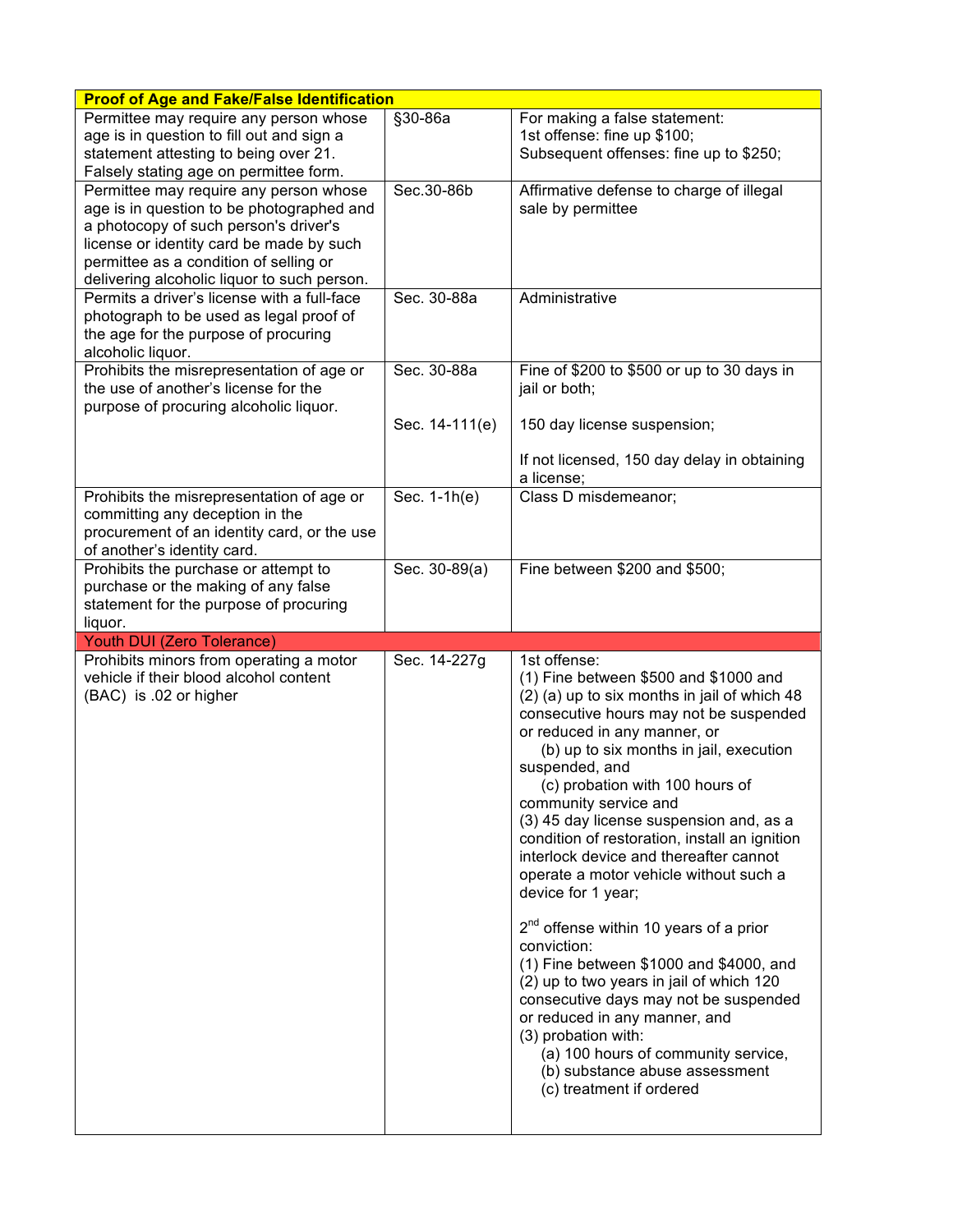|                                                                                                                                                                                                                                                                                                                                                                                                                                                                                                                                        |             | <b>Until July 1, 2015:</b><br>(4) if under 21, license suspended for 45<br>days or until 21, whichever is longer and,<br>as a condition of restoration, install an<br>ignition interlock device and thereafter<br>cannot operate a motor vehicle without<br>such a device for 3 years; $(1st$ of 3 year<br>period operation only permitted for work,<br>school, treatment, interlock device service<br>or probation visit.) |  |  |
|----------------------------------------------------------------------------------------------------------------------------------------------------------------------------------------------------------------------------------------------------------------------------------------------------------------------------------------------------------------------------------------------------------------------------------------------------------------------------------------------------------------------------------------|-------------|-----------------------------------------------------------------------------------------------------------------------------------------------------------------------------------------------------------------------------------------------------------------------------------------------------------------------------------------------------------------------------------------------------------------------------|--|--|
|                                                                                                                                                                                                                                                                                                                                                                                                                                                                                                                                        |             | As of July 1, 2015:<br>(4) a license suspended for 45 and as a<br>condition of restoration, install an ignition<br>interlock device and thereafter cannot<br>operate a motor vehicle without such a<br>device for 3 years; $(1st$ of 3 year period<br>operation only permitted for work, school,<br>treatment, interlock device service or<br>probation visit.)                                                             |  |  |
|                                                                                                                                                                                                                                                                                                                                                                                                                                                                                                                                        |             | 3 <sup>rd</sup> and subsequent offenses within 10<br>years of a prior conviction:<br>(1) Fine between \$2000 and \$8000 and<br>(2) up to three years in jail of which one<br>year may not be suspended or reduced in<br>any manner, and<br>(3) probation with:                                                                                                                                                              |  |  |
|                                                                                                                                                                                                                                                                                                                                                                                                                                                                                                                                        |             | (a) 100 hours of community service,<br>(b) substance abuse assessment<br>(c) treatment if ordered<br>(4) license permanently revoked; If<br>revocation is reversed or reduced, person<br>cannot operate a motor vehicle without an<br>ignition interlock;                                                                                                                                                                   |  |  |
| Immediate 48 hour license suspension<br>and revocation of license of 16 or 17 year<br>old arrested for operating under the<br>influence                                                                                                                                                                                                                                                                                                                                                                                                | $14-36i(b)$ | Upon arrest for 14-227g, the operator's<br>license is immediately suspended for 48<br>hours and the officer will seize the license.<br>A parent or guardian must recover license<br>after 48 hours by appearing at police<br>department and signing written<br>acknowledgement of return.                                                                                                                                   |  |  |
| <b>Persons Under the Age of Sixteen</b>                                                                                                                                                                                                                                                                                                                                                                                                                                                                                                |             |                                                                                                                                                                                                                                                                                                                                                                                                                             |  |  |
| All of the above violations of the law would be considered to be "delinguent acts" when committed by a<br>child under the age of 16 and would be handled in the Superior Court Juvenile Matters. Children under<br>the age of 16 are not subject to the fines set forth in the statutes but do face a maximum commitment to<br>the Department of Children and Families and placement out of their residence for an indeterminate period<br>of up to 18 months with a possible extension for another 18 months if ordered by the court. |             |                                                                                                                                                                                                                                                                                                                                                                                                                             |  |  |
| Those offenses classified as "infractions" or "violations," or those offenses listed in Title 14 of the general<br>Statutes, are deemed to be "adult offenses" when committed by a person age 16 or 17. See<br>http://jud.ct.gov/external/news/Adult vs_Juvenile_charges.pdf for a list of juvenile versus adult charges.                                                                                                                                                                                                              |             |                                                                                                                                                                                                                                                                                                                                                                                                                             |  |  |
| Certain serious criminal offenses, such as Manslaughter in the Second Degree with a Motor Vehicle and<br>Misconduct with a Motor Vehicle, that often involve the use of alcohol, when committed by child under the<br>age of 18, could result in a period of commitment to the Department of Children and Families and                                                                                                                                                                                                                 |             |                                                                                                                                                                                                                                                                                                                                                                                                                             |  |  |
| placement out of their residence for an indeterminate period of up to four years with a possible extension                                                                                                                                                                                                                                                                                                                                                                                                                             |             |                                                                                                                                                                                                                                                                                                                                                                                                                             |  |  |
| for another 18 months if ordered by the court.                                                                                                                                                                                                                                                                                                                                                                                                                                                                                         |             |                                                                                                                                                                                                                                                                                                                                                                                                                             |  |  |
| Any crime, not "infractions" or "violations," considered to be a "felony," meaning that it has a maximum                                                                                                                                                                                                                                                                                                                                                                                                                               |             |                                                                                                                                                                                                                                                                                                                                                                                                                             |  |  |

penalty of imprisonment for one year or more if committed by an adult, when committed by a child